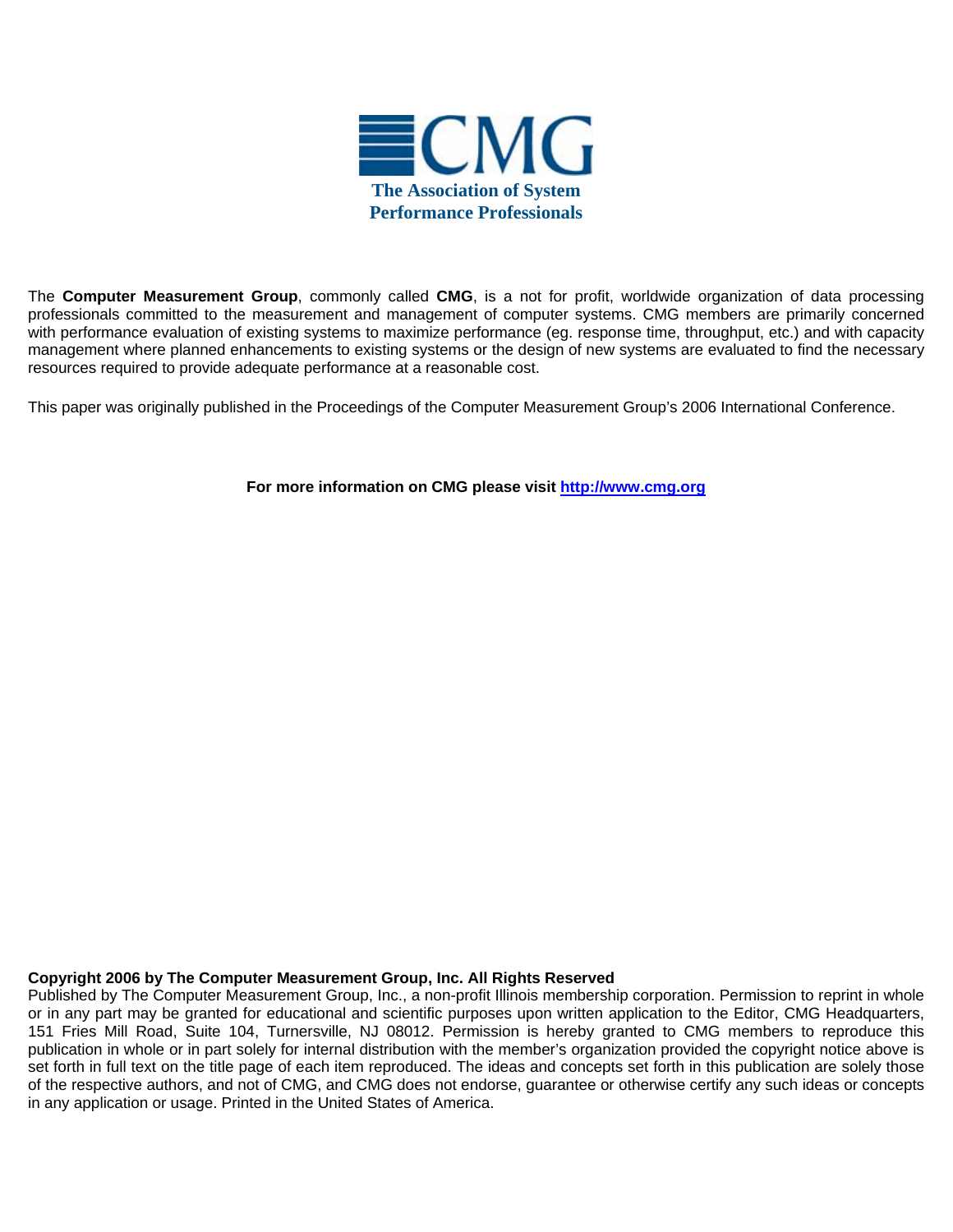# **A TUTORIAL ON SIP APPLICATION SERVER PERFORMANCE AND BENCHMARKING**

Curtis Hrischuk, Ph.D. WAS SIP and IMS Lead Performance Engineer, IBM Software Group

> Gary DeVal WAS SIP Performance Engineer, IBM Software Group

31st Annual International Conference of The Computer Measurement Group, Inc. December 3 - 8, 2006 Reno, Nevada USA

*The Session Initiation Protocol (SIP) is an internet protocol for establishing sessions between two or more parties. It is becoming ubiquitous in uses such as Voice over IP, instant messaging, Internet TV, and others. The Java community has even provided a standardized API so that SIP applications can now be built within J2EE application servers. These new capabilities also bring with them new performance engineering methods, tools, and benchmarking needs. This paper describes the experiences and processes for the performance engineering of SIP applications in a J2EE environment.*

## **1. Introduction**

The Session Initiation Protocol (SIP) [1] is used for negotiating sessions between two or more parties that want to interact or communicate. SIP is used for Voice over IP (VoIP) or instant messaging applications to connect parties that want to exchange data, audio, or video. SIP differs from other approaches to session negotiation because it is decentralized, moving the control handshaking to the end points rather than the control being centralized. This makes it extensible, scalable, and useful for mobile applications. SIP is becoming ubiquitous. Recently, application servers have been developed which interact using the HTTP and SIP protocols for the same application; referred to as *converged applications*. It is expected that the next generation of web based applications will be converged. SIP has performance characteristics that differ from HTTP in several respects. So, it is important for the performance engineer to understand those differences and how to negotiate them.

This paper is intended to be a tutorial about SIP and its performance characteristics. The paper is structured as follows. SIP is relatively new so an overview is presented first. This is followed by a discussion of tuning Linux to support SIP traffic. Then a SIP application performance engineering methodology is presented.

# **2. SIP Overview**

Comparing SIP to the popular HTTP protocol is the logical place to start. SIP is similar to HTTP in the following ways: SIP requests and responses are

text, looking very similar to HTTP/1.1. Like HTTP, the requests and responses can contain *message bodie*s: typically session descriptions. An example SIP request is shown in Figure 1.

Just like HTTP, SIP uses a URI to uniquely identify a user, device or service. In Figure 1, the URI is "sip:alice@domain2.com". Also, a servlet lifecycle specification has been developed for SIP, much like the HTTP servlet definition. This enables SIP applications to be developed within a common framework for deployment in hosting environments called SIP Servlet Containers, analogous to HTTP Servlet Containers.

SIP differs from HTTP in several respects:

- It has QoS latency requirements on protocol responses;
- It has a peer to peer architecture, rather than the HTTP client-server approach;
- A SIP servlet may also act as a SIP client;
- Transactions and sub-transactions may be stateless or stateful;
- Interactions are not only synchronous (like HTTP) but may also be asynchronous;
- More than one response may be generated in response to a single request; and
- A single SIP request may be served by multiple SIP applications in the same application server.

These characteristics of SIP provide a much more flexible and versatile application framework than HTTP, and can therefore be used to overcome some of HTTP's limitations.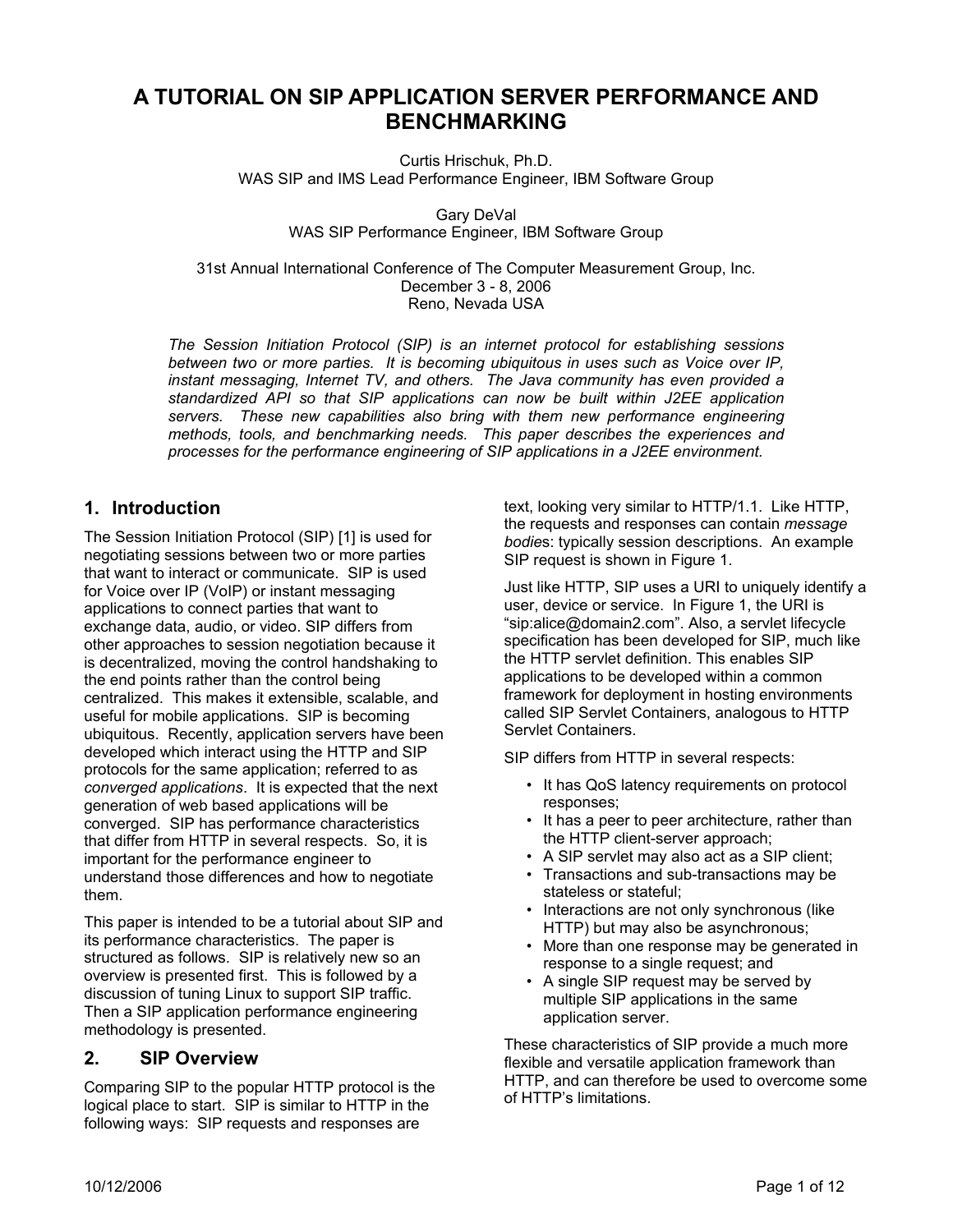```
INVITE sip:alice@domain2.com SIP/2.0
Via: SIP/2.0/UDP 9.150.21.198:5060;rport;branch=z9hG4bK023C1
From: sip:bob@domain1.com;tag=2968942665
To: sip:alice@domain2.com
Contact: sip:softphone@9.150.21.198:5060
Call-ID: 1403092@192.168.0.103
CSeq: 1001 INVITE
Max-Forwards: 70
Content-Type: application/sdp
Content-Length: 240
v=0
o=17476002050 64593273 64593313 IN IP4 9.150.21.198
c=IN IP4 9.150.21.198
t=0 0
m=audio 8000 RTP/AVP 0 8 101
a=rtpmap:0 pcmu/8000
```
**Figure 1: SIP Invite Request** 

# **1.1 SIP Example Message Exchange**

An example exchange between two SIP end-points (User Agents -UA) is shown in Figure 3. In this example, bob@domain1.com is trying to place a VoIP phone call with alice@domain2.com. Bob's UA begins the call by sending the INVITE SIP message which traverses the network using intermediate SIP Proxy servers to eventually reach Alice's UA. Rather than wait for the target end point to send back a response, the Proxy servers send the intermediate SIP response TRYING to indicate that effort to reach the target is occurring. The target end point (Alice's UA) responds that the phone is RINGING and, finally, a 200OK response is sent when Alice picks up the phone. Bob's UA then sends the acknowledgement (ACK) to tell Alice's UA that the call can proceed. It is important to emphasize that the actual media data traffic (e.g., the voice conversation) does not use the SIP protocol but other protocols for that purpose, such as the Real Time Protocol [2]. Finally, Alice hangs up the phone so the BYE message is sent to Bob, followed by Bob's OK message to acknowledge receipt of the BYE.

The SIP exchange of Figure 3 illustrates the use of several of the SIP message types, called methods. There are several other SIP methods that can be used for various purposes and they are listed in Table 1 for completeness.

# **1.2 SIP Timing Requirements**

Like many other protocols, SIP has QoS timing requirements for when a response is expected. As shown in Figure 2, the sender of the INVITE message expects a TRYING response within 500 milliseconds or it is assumed that the INVITE message was lost in transmit and the INVITE is retransmitted. There are several additional timers that govern the SIP protocol

[1] and they are shown in Table 2. A key performance goal is to not exceed the timer values because this can have significant consequences where tens of thousands of requests are retransmitted.

| <b>Method</b>      | <b>Description</b>                                       |
|--------------------|----------------------------------------------------------|
| <b>INVITE</b>      | initiate call                                            |
| ACK                | confirm final response                                   |
| BYE                | terminate (and transfer) call                            |
| <b>CANCEL</b>      | cancel searches and "ringing"                            |
| <b>OPTIONS</b>     | query recipient's supported<br>features and availability |
| <b>REGISTER</b>    | register with location service                           |
| <b>INFO</b>        | mid-call information (ISUP)                              |
| <b>COMET</b>       | precondition met                                         |
| <b>PRACK</b>       | provisional acknowledgement                              |
| <b>SUBSCRIBE</b>   | subscribe to event notification                          |
| <b>UNSUBSCRIBE</b> | cancel event notification                                |
| <b>NOTIFY</b>      | notify subscribers                                       |
| <b>REFER</b>       | ask recipient to issue SIP request<br>(call transfer)    |
| MESSAGE            | instant message body transport                           |

**Table 1: SIP Protocol Methods** 



**Figure 2: SIP Timing Constraints**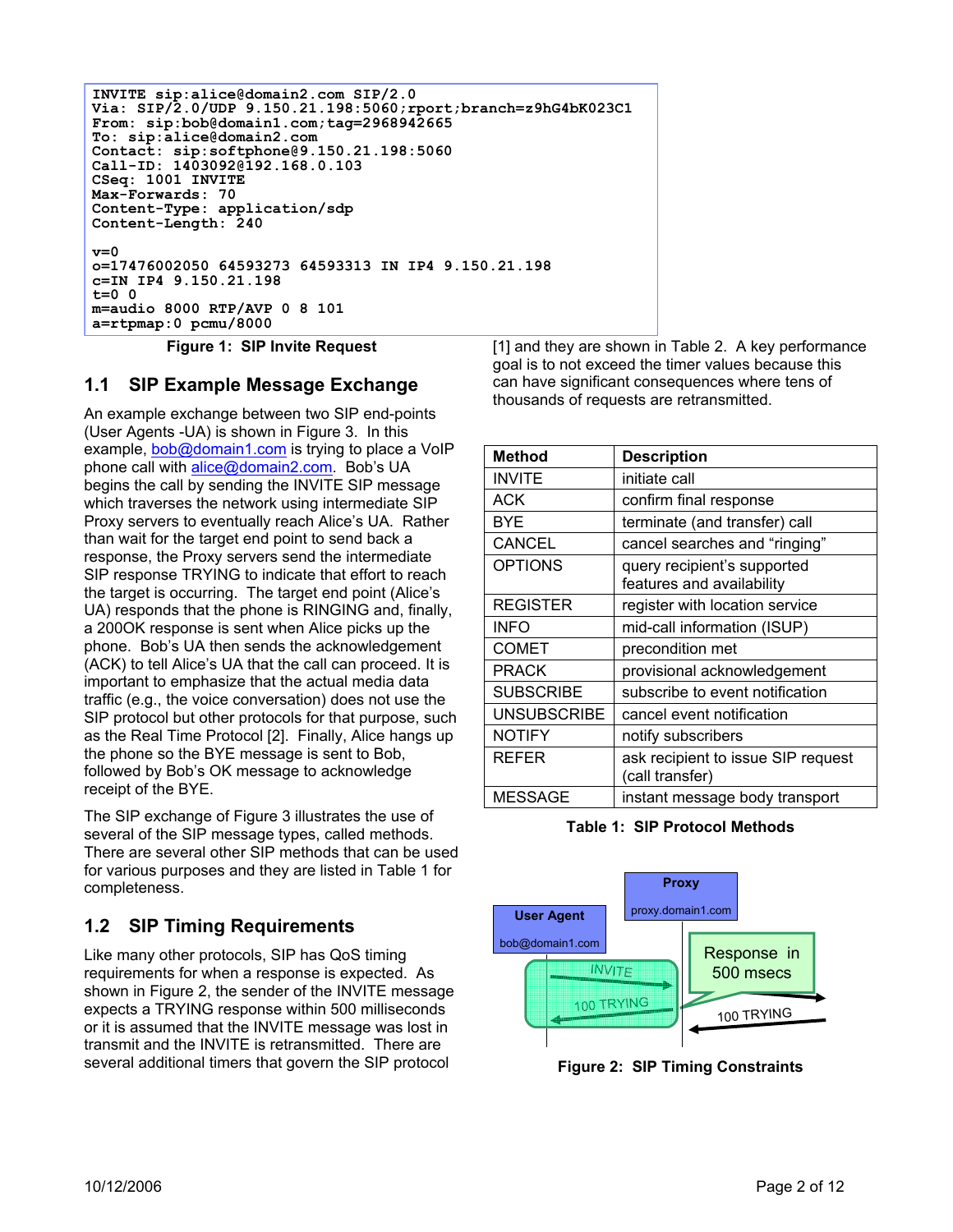

#### **Figure 3: Example SIP Exchange**

| <b>Timer</b>   | Default value           | <b>Meaning</b>                                            |  |  |
|----------------|-------------------------|-----------------------------------------------------------|--|--|
| T1             | 500 ms                  | Round-trip time (RTT) estimate                            |  |  |
| T2             | 4 sec.                  | Maximum retransmission interval for non-INVITE requests   |  |  |
|                |                         | and INVITE responses                                      |  |  |
| T <sub>4</sub> | 5 sec.                  | Maximum duration that a message can remain in the network |  |  |
| Timer A        | initially T1            | INVITE request retransmission interval, for UDP only      |  |  |
| Timer B        | 64*T1                   | <b>INVITE</b> transaction timeout timer                   |  |  |
| Timer C        | $>$ 3 min.              | Proxy INVITE transaction timeout                          |  |  |
| Timer D        | 32 sec. for UDP         | Wait time for response retransmissions                    |  |  |
|                | 0 sec. for TCP and SCTP |                                                           |  |  |
| Timer E        | initially T1            | Non-INVITE request retransmission interval, UDP only      |  |  |
| Timer F        | 64*T1                   | Non-INVITE transaction timeout timer                      |  |  |
| Timer G        | initially T1            | <b>INVITE</b> response retransmission interval            |  |  |
| Timer H        | 64*T1                   | Wait time for ACK receipt                                 |  |  |
| Timer I        | T4 for UDP              | Wait time for ACK retransmissions                         |  |  |
|                | 0 sec. for TCP and SCTP |                                                           |  |  |
| Timer J        | 64*T1 for UDP           | Wait time for retransmissions of non-INVITE requests      |  |  |
|                | 0 sec. for TCP and SCTP |                                                           |  |  |
| Timer K        | T4 for UDP              | Wait time for response retransmissions                    |  |  |
|                | 0 sec. for TCP and SCTP |                                                           |  |  |

#### **Table 2: SIP Protocol Timers**



**Figure 4: Example VoIP Network Traversal (Signalling Plane)**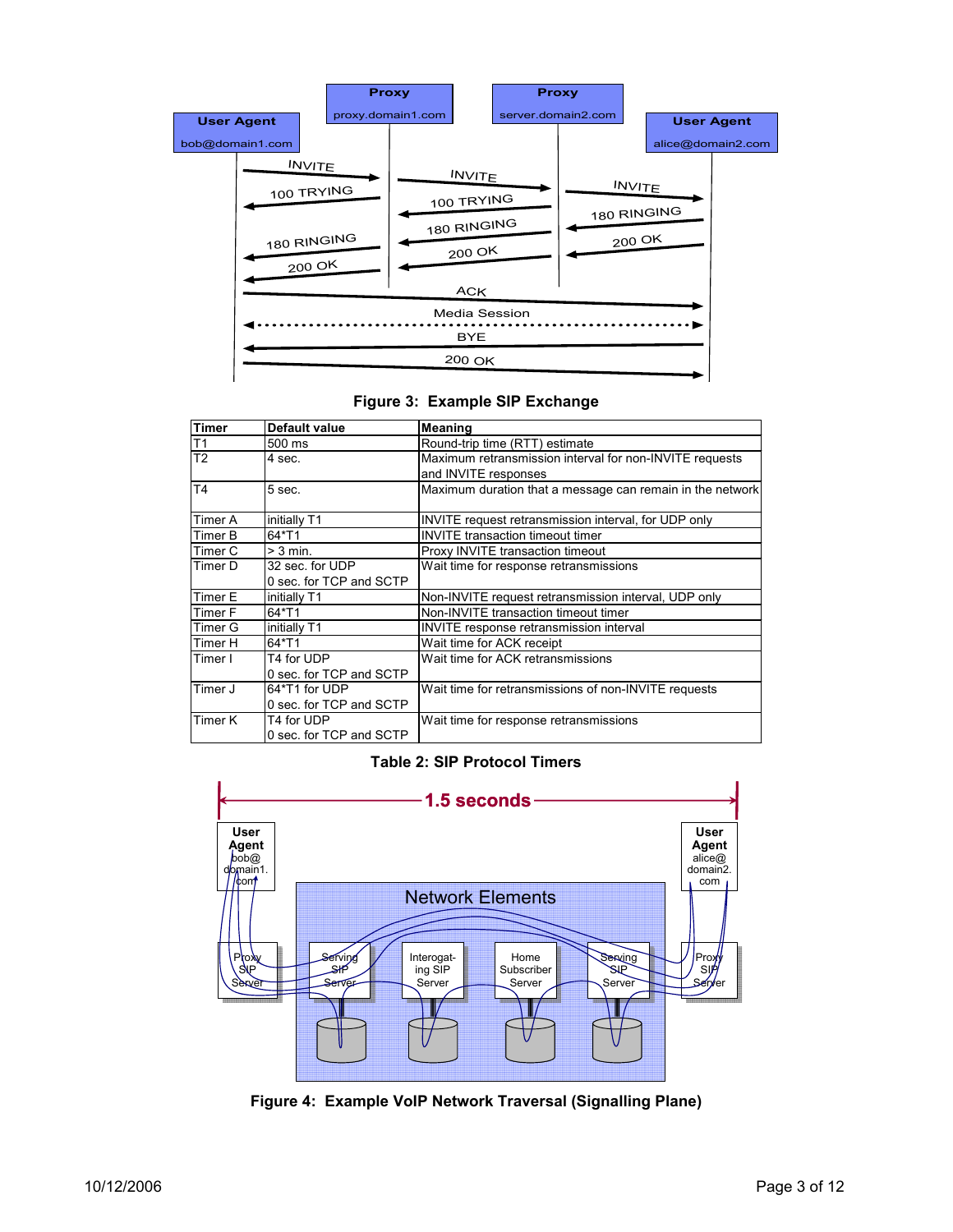It is also useful to view how a VoIP call is set-up, traversing the network.

 is such a network traversal, where several SIP (proxy) servers forward the SIP messages. As shown in the diagram, several interactions with intermediate servers may be required to establish a VoIP call.

POTS (traditional voice network) timing requirements allow 1.5 seconds for the call to be established (from the initial INVITE to destination RINGING). This is a tight requirement for several reasons: there are tens of thousands of users competing for these resources; network latency slows the communication; queuing occurs at the servers; database accesses are needed to look-up information.

Clearly, SIP performance requirements are challenging.

# **1.3 Using SIP for Converged Applications**

To make SIP easy to use, a Java application programming interface (API) similar to HTTP servlets has been devised, called JSR 116 [3]. This API provides an easy-to-use SIP programming model. Converged applications that can interact via the HTTP and SIP protocols can be enabled with an architecture similar to that shown in Figure 5 [4].

The beauty of this design is that an application can be multi-modal with the same application context shared by the HTTP portion of the application as well as the SIP portion of the application. This means that only one converged application need be written for the two protocol types.

To understand the power of the converged application, a simple application description may be useful. Imagine you are trying to repair some appliance so you bring up the manufacturer's web site. You enter the model number, year, and other relevant information into a web form and submit the form. Based on your input, a database is queried to identify the technician most apt to assist you in resolving the issue that is currently free to take a phone call. When the search results are returned, you are offered the option of calling that technician to discuss the situation for the small fee of 50 cents. You choose the option and are directly connected to the technician, conversing with them using your PC's microphone and speaker!



**Figure 5: Converged Application Architecture** 

# **3. SIP Stack Tuning**

As suggested in Table 2, SIP can be used with several transport protocols but the most commonly used protocol is UDP. The benefit of UDP is that there is low state overhead (i.e., no need to set up a TCP connection) and efficient processing of the (usually) small SIP packets. TCP is normally used where encryption (e.g., SSL) is required or the SIP message size exceeds the MTU of UDP. Since the majority of SIP traffic is over UDP, tuning the server for UDP communication will result in fewer lost packets and reduce the overall latency.

There are three levels at which the SIP communication stack tuning occurs. The most obvious is at the kernel level by increasing the number of communication buffers. However, the NIC driver tuning is also important so that bursts of SIP traffic do not result in delays and retransmission of messages. The NIC tuning increases the buffer capacity and decreases the interrupt interval to move the packet from the NIC memory to the kernel and then into the user space. Lastly, general network tuning needs to be applied. The examples given in this section are for the Linux 2.6 kernel with lessons learned from the Linux 2.4 kernel as well.

# **1.4 General Network Tuning**

The first tuning step is to remove unused network interfaces. Typically, a server will have two or four network interfaces. Through trial and error, it was found that there was a large performance hit on the active network interface if the unused network interface remained in the active profile. This was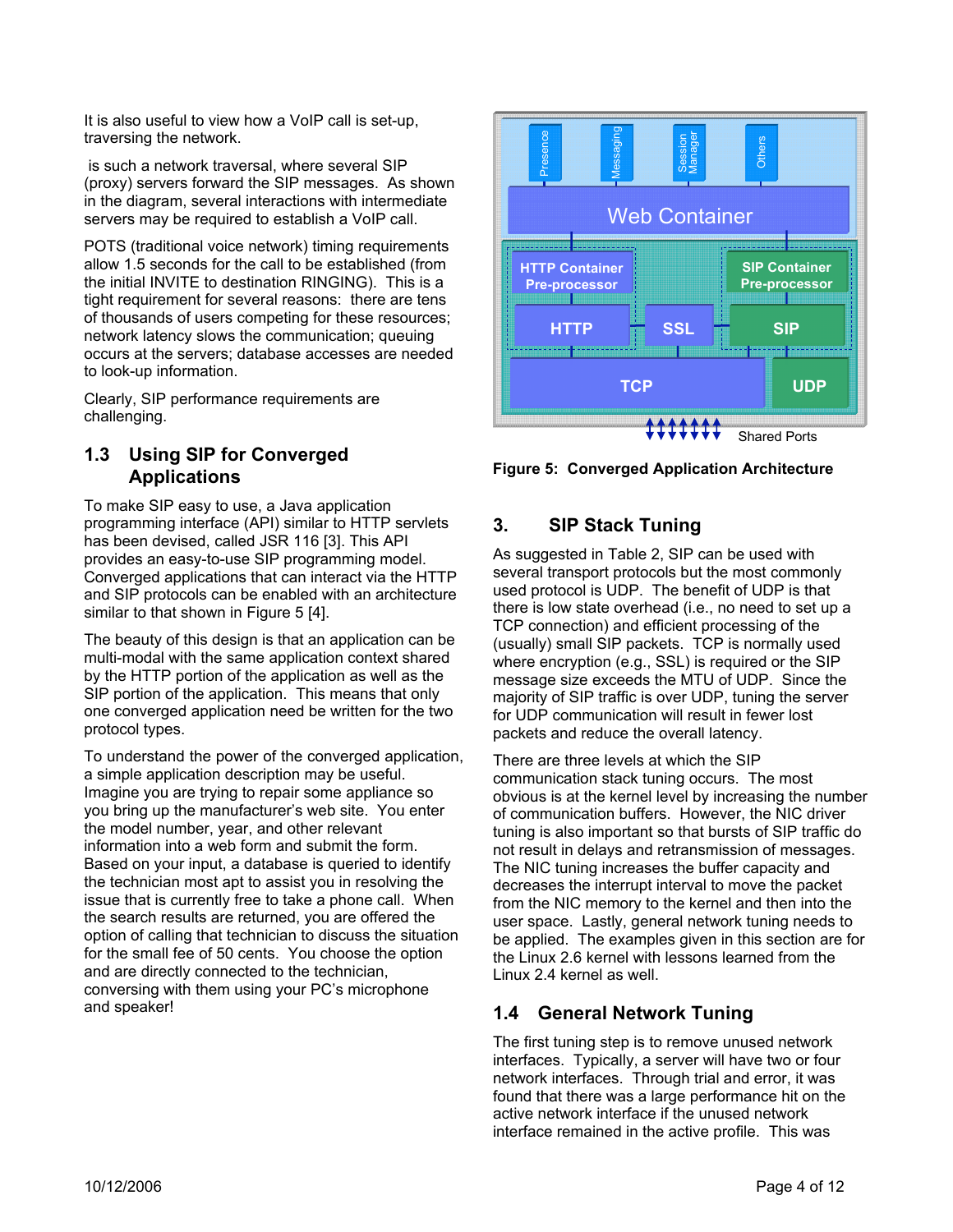unexpected since disabling an interface should be sufficient but the measurements showed that removing an unused interface was required. This problem was diagnosed using a simple FTP throughput test to measure the network bandwidth between servers. Very low throughput was observed until the unused network interfaces were removed.

The second general network tuning optimization was to disable the auto-negotiate Ethernet setting on the servers and the Ethernet switch that the servers were connected to. This problem was again diagnosed using a simple server-to-server FTP test with a large file. A paltry throughput of 5 Mbps was observed with speeds as low as 13 Kbps. This was resolved by forcing the Ethernet values to: 1000 Mbs, full duplex, on both. When either side was set to auto-negotiate speed there were performance problems.

These two changes increased the SIP message throughput by 748 SIP messages per second which is about 25%.

# **1.5 NIC Driver Tuning**

The NIC driver tuning is very low level. The underlying goal is to change the parameters so that a received packet is removed from the NIC's memory as soon as possible. This reduces message processing latency at the expense of low amortization of the CPU processing overhead (e.g., cache flushing). The parameters for this are:

- adaptive-rx, adaptive-tx: adaptively adjust interrupt intervals based on packet rates. This should be disabled.
- rx-μsecs: how many μsecs to delay an RX interrupt after a packet arrives. A low value is preferred.
- rx-frames: how many packets to delay an RX interrupt after a packet arrives. A low value is preferred.
- tx-μsecs: How many μsecs to delay a TX interrupt after a packet is sent. A low value is preferred.
- tx-frames: How many packets to delay a TX interrupt after a packet is sent. A low value is preferred.

An example Linux command to set up the NIC interface parameters is 'ethtool -C eth0 adaptive-rx off adaptive-tx off rx-usecs 20 rx-frames 5 tx-usecs 60 txframes 11'.

Another tuning step is to set up the NIC receive and transmit ring parameters, which should be increased to the largest values possible. The Linux command to do this is "ethtool -G eth0 rx 511 rx-jumbo 255 tx 511'.

# **1.6 Kernel Tuning**

The Linux tuning parameters for the SIP stack are shown in Table 4. There is much literature that is available so no further explanation is provided here. Also use the /sbin/ifconfig command to change the maximum size of the interface's transmit queue (e.g., '/sbin/ifconfig eth0 txqueuelen 2000').

# **1.7 Results of SIP Stack Tuning**

The MGEN tool (http://mgen.pf.itd.nrl.navy.mil/) was used to select a NIC driver and to explore the UDP performance of the tuning modifications. The Multi-Generator (MGEN) is open source software by the Naval Research Laboratory (NRL) PROTocol Engineering Advanced Networking (PROTEAN) Research Group. MGEN provides the ability to perform IP network performance tests and measurements using UDP/IP traffic.

MGEN was used to select from the three NIC drivers that were available at the time. The three drivers were:

- The original tg3 driver in RHEL4, version 3.27-rh
- A new tg3 driver from Broadcom, version 3.43b
- A NIC driver from Broadcom, version 8.3.14

The performance of each of these drivers was examined using bidirectional UDP traffic between two test systems that were connected using a Gigabit Ethernet switch. The selected packet size is 338 bytes which was found to be the average SIP packet size. The results of the comparison are shown below in Table 3, with the new tg3 driver providing the best performance with the lowest packet loss rate at a high message rate. For this reason, the new tg3 driver was selected.

| Packet size: 338 bytes               | <b>Percent Packet Loss</b> |                          |                 |        |
|--------------------------------------|----------------------------|--------------------------|-----------------|--------|
| <b>Message Rate</b>                  |                            | Bit rate Original        | New tg3 Bcm5700 |        |
| $(1,000 \text{ plits} / \text{sec})$ |                            | (Mbps) tg3 driver driver |                 | driver |
| 10                                   | 27                         |                          |                 |        |
| 20                                   | 54                         |                          | ۰               |        |
| 30                                   | 81                         | 0.1                      | 0.0             | 0.0    |
| 40                                   | 108                        |                          | 0.0             |        |
| 50                                   | 135                        | 0.0                      | 0.0             | 0.1    |
| 60                                   | 162                        | 13.3                     | 1.0             | 0.8    |
| 70                                   | 189                        | 15.5                     | 9.0             | 12.1   |
| 80                                   | 216                        | 18.8                     | 11.9            | 17.0   |

#### **Table 3: NIC Driver Packet Loss Comparison**

The next set of measurements was to continue the NIC and kernel tuning, measuring the benefit that it produced. As shown in Table 5, there a is significant improvement in the processing of UDP traffic from the tuning, at all message rates.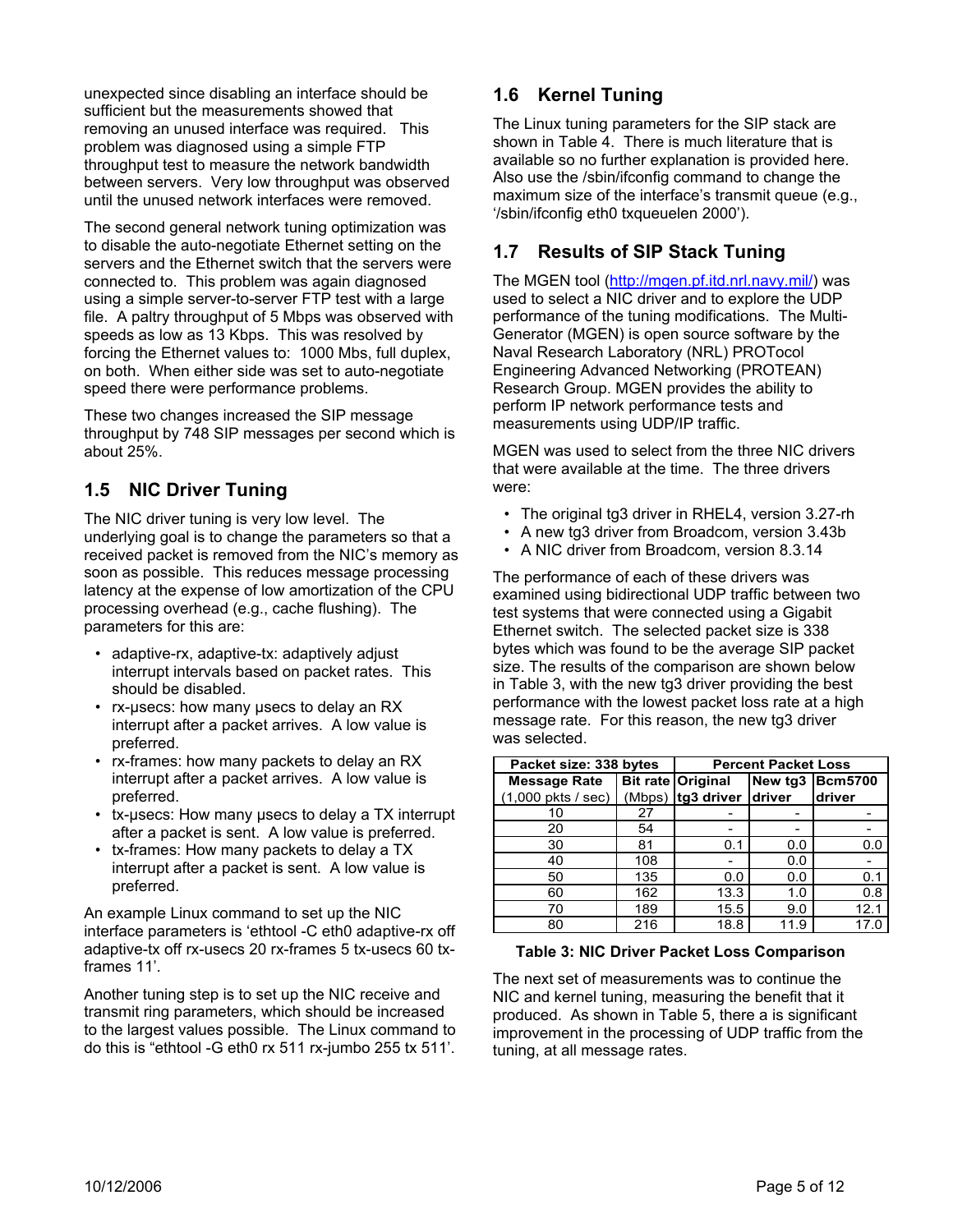| <b>Kernel Parameter</b> | <b>Description</b>                                                                      |  |  |
|-------------------------|-----------------------------------------------------------------------------------------|--|--|
| rmem max                | maximum receive window                                                                  |  |  |
| rmem default            | default receive window                                                                  |  |  |
| wmem max                | maximum send window                                                                     |  |  |
| wmem default            | default receive window                                                                  |  |  |
| optmem_max              | socket option memory allocation limit                                                   |  |  |
| tcp_rmem                | Receive buffer allocations                                                              |  |  |
| tcp_wmem                | Send buffer memory allocations                                                          |  |  |
| tcp_mem                 | TCP memory usage limits in pages                                                        |  |  |
| max_dgram_qlen          | maximum data queue length per socket in packets/datagrams                               |  |  |
| message burst           | Burst rate limit for log messages                                                       |  |  |
| hot list length         | max length of per cpu packet buffer allocation list                                     |  |  |
| mod_cong                | Receive queue lengths below this are only moderately congested                          |  |  |
| lo cong                 | Receive queue lengths below this have low level congestion                              |  |  |
| no cong                 | Receive queue lengths below this are not congested                                      |  |  |
| no cong thresh          | Low water mark for re-starting congested devices                                        |  |  |
|                         | netdev max backlog Maximum receive packet backlog before congestion control is enforced |  |  |

 **Table 4: Linux 2.6 SIP Stack Tuning** 

| Message Rate                        | <b>Bit rate</b> | <b>New tg3 Driver Percent Packet Loss</b> | <b>Delta</b>    |           |
|-------------------------------------|-----------------|-------------------------------------------|-----------------|-----------|
| $(1,000 \text{ pkts} / \text{sec})$ | (Mbps)          | Without tuning                            | With kernel and |           |
|                                     |                 |                                           | NIC tuning      |           |
| 10 <sup>1</sup>                     | 27              | 0.16%                                     | $0.00\%$        | $-0.16%$  |
| 20                                  | 54              | 0.29%                                     | $0.00\%$        | $-0.29%$  |
| 30 <sup>°</sup>                     | 81              | 0.43%                                     | 0.02%           | $-0.41%$  |
| 40                                  | 108             | 2.18%                                     | 0.01%           | $-2.18%$  |
| 50                                  | 135             | 7.23%                                     | 0.05%           | $-7.18%$  |
| 60                                  | 162             | 18.06%                                    | 1.02%           | $-17.04%$ |
| 70                                  | 189l            | 25.81%                                    | $8.96\%$        | $-16.85%$ |
| 80                                  | 216             | 31.50%                                    | 11.92%          | $-19.59%$ |

**Table 5: NIC and Kernel Tuning Benefits** 

## **2 A SIP Performance Engineering Process**

There are three areas that SIP application performance needs to be concerned with:

- Latency through the application: Unlike HTTP, SIP has sub-second timing requirements that affect the health of the system. There are many sources of latency in a SIP application, including SIP stack processing time, SIP stack queuing, virtual machine garbage collection latency, thread scheduling, etc.
- SIP message throughput (server): The rate at which SIP messages need to be processed must be faster than the input rate of offered traffic. This is governed by the latency factors above, as well as the CPU and network capacity.
- Session capacity per node: SIP is a stateful application so, for each SIP user interaction, there is session state that is persisted for the duration of the call. SIP calls may have a duration of six or more minutes and be offered at a rate of hundreds of calls per second, translating to tens of thousands of active sessions at any given time.

The result is that a significant amount of memory is consumed in maintaining the session state. Since most operating systems have a limit on the amount of data memory that a process may access, each SIP application process will be able to support some maximum number of SIP sessions.

These three areas have several input and output factors that go into devising the architecture of an application and the equipment needed to meet the capacity requirements. A performance engineering process for SIP needs to keep each of these areas in focus. When conducting performance tests, these factors, as well as others, need to be monitored. This is all examined in the following sub-sections.

# **2.1 SIP Performance Input Factors**

There are many input factors into the performance of a SIP application. The most important factors are:

• Application latency budget: As shown in Figure 2, there are SIP timing constraints that the SIP stack and application needs to honor. For engineering purposes, a latency budget is allocated which is the mean delay with a standard deviation as well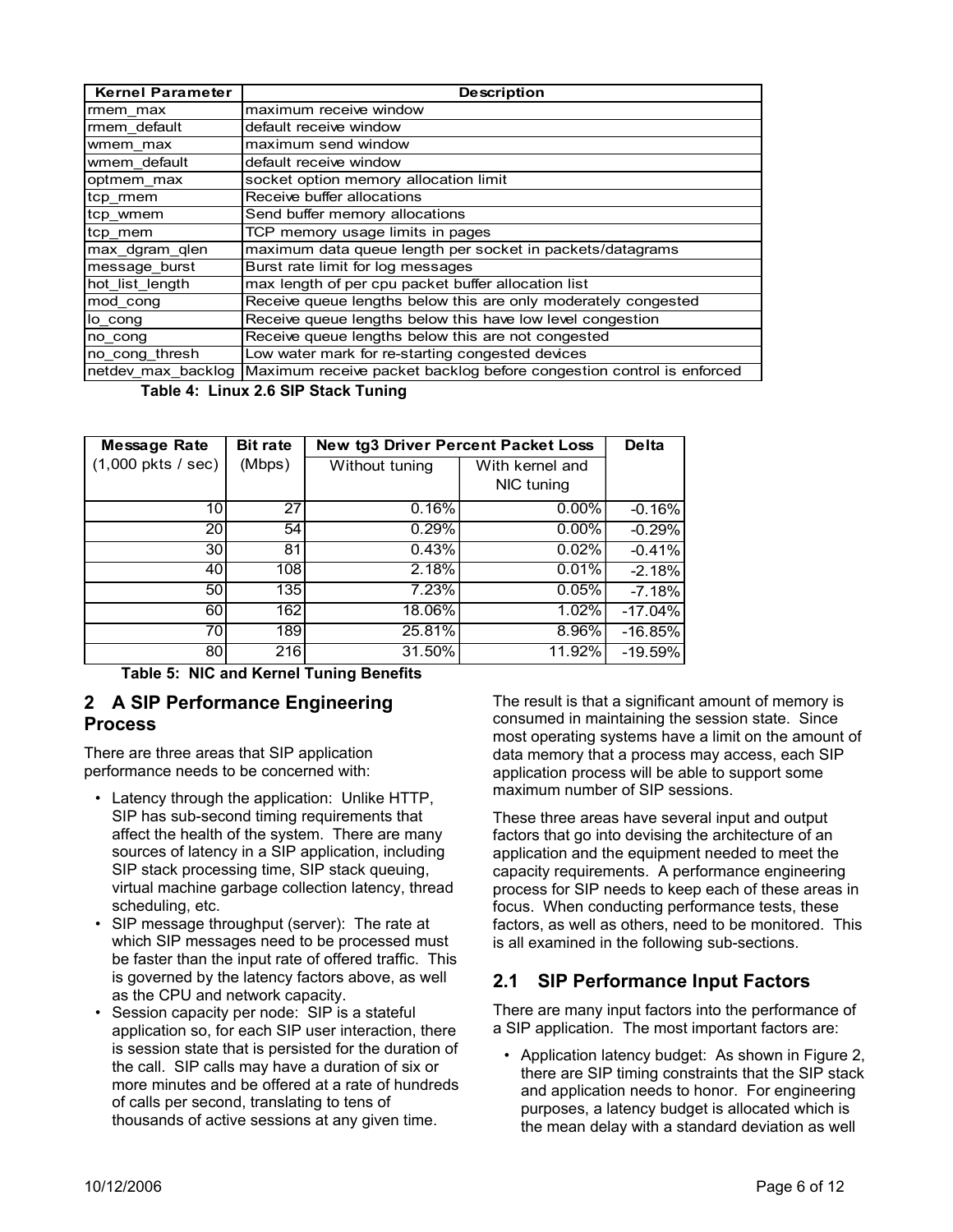as a 99.99 percentile delay through the application. Usually, the main factor in this latency would be garbage collection time in a virtual machine based application (e.g., Java).

- System garbage collection latency budget: As shown in Figure 4, a SIP application is one element in the entire system. To engineer the system, a SIP latency budget is allocated to each element in the system. This latency budget is typically more flexible than the application latency budget because there is some elasticity in the system.
- System configuration: Depending on the workload, a single server may be adequate or a cluster of servers may be needed. Another significant option is whether a high availability configuration is needed to avoid a single point of failure. High availability introduces more activity in a VM-based application because, in addition to the regular application objects, state objects are replicated to copy state information from a working VM to a backup VM.
- Type of application: There are several canonical architectures for SIP applications (e.g., proxy, Back-to-back user agent) and each has its own performance profile.
- Maximum SIP message rate: Clearly, a major workload factor is the rate at which SIP messages are presented to the application and the application's processing rate must exceed this value.
- Maximum session creation rate: The rate of memory consumption is governed by the session creation rate. Session creation rate also affects CPU utilization due to the memory management activity required for new session objects.
- Duration the session exists: Each user session can expire due to a default session time-out value in the sip.xml file of the application or if the endpoints terminate the session. Session duration, session creation rate, and per-session memory consumption drive working memory requirements for all system components which maintain session state.
- Maximum application session memory consumption: This is the amount of memory consumed when a user session is created and during the lifetime of the user session. This is usually specified as the KBytes per application session.
- Average CPU utilization: For operational purposes, it is useful to specify a budget for the CPU consumption. This is typically less than 100% to allow for management and operating system activity.
- Transport type: As mentioned, UDP is the primary SIP transport. TCP is an option if SIP messages are too large or data encryption is needed for security. UDP and TCP have differing

performance profiles.

• Authorization: In some cases, a SIP application may have to perform authentication and authorization, which adds performance overhead to the system.

These factors help to characterize the overall behavior of the application. Various environmental factors (discussed next) must also be considered to engineer SIP application performance.

## **2.2 SIP Performance Environment and Tuning Factors**

Deployment and tuning of a SIP application defines an execution environment. Key execution environment performance factors are:

- Number of servers: If the maximum SIP message rate or maximum session creation rate exceeds that of a single server, then a cluster of servers is usually configured;
- Number of CPUs per server: The more processors, the faster the processing of the SIP stack and other maintenance activities (e.g., VM garbage collection);
- Number of SIP application processes per server: A single SIP application process may not have enough memory to support the rate at which sessions are created and the duration for which those sessions exist; and
- Virtual machine tuning values: If a virtual machine environment is used for the SIP stack or SIP application, there are many tuning factors.

These are the key environmental factors.

In particular, a virtual machine environment [5, 6], provides many tuning opportunities that affect latency, message throughput, and memory consumption. Most of this tuning revolves around reducing garbage collection latency which affects all of the key performance areas for SIP applications. Those options that are important for SIP are:

- Heap size: The heap size is the working memory for creating SIP and application objects. It limits the number of concurrent SIP sessions. It is also important because it affects the garbage collection latency; in general, the larger the heap the longer the garbage collection latency. A starting heap size of 800 MBytes is reasonable.
- Garbage collection algorithm: There are many garbage collection options available for each VM environment and care must be taken to select the one that has the lowest latency and/or most deterministic latency during the application execution. Recent generational garbage collection algorithms have very good performance.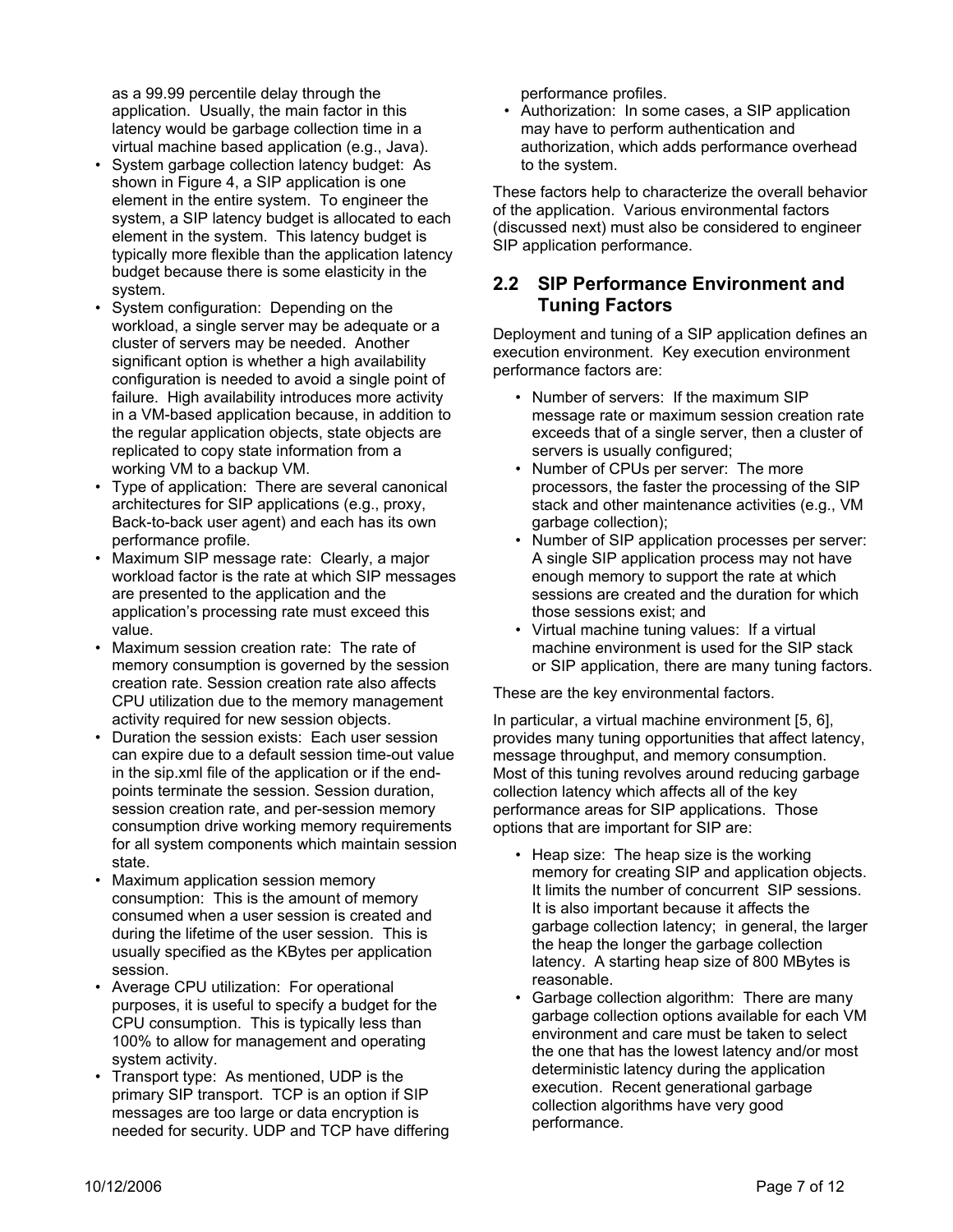- Number of concurrent, foreground GC threads: When the amount of free memory on the heap reaches a low level, a garbage collection occurs which takes control of all of the available CPUs in order to perform a garbage collection in the shortest possible time.
- Number of concurrent, background garbage collection threads: During the execution of the application, there are idle CPU periods where background garbage collection threads can perform preparatory work, e.g. marking dead (unused) objects, in order to reduce the required execution time when a garbage collection has full use of the CPUs.
- Object allocation tax rate: Another technique to reduce the latency of a "stop the world" garbage collection is to perform a little garbage collection activity each time more memory is used from the heap. This amortization of the garbage collection is not done by threads specific to garbage collection but on the threads that execute on behalf of the application. This can be thought of as an object allocation tax.

Each VM environment has additional tuning options and it is suggested to consult their literature.

# **2.3 SIP Performance Engineering Process**

#### **Managing all of these various factors that affect performance requires a methodical approach. The SIP performance engineering process that has evolved for our purposes is shown in**

Figure 6. It begins with a performance test specification that identifies the key factors for the SIP application (see previous sub-sections) since not all factors have equal weight. A practical requirement for efficiency and repeatability is to have an automated test execution framework that will perform a load test on the system and collect the results. Then a test script can be generated to execute multiple measurement tests on the SIP application, systematically exploring the various input, environment, and tuning factors. Some form of postexecution automated analysis is necessary because of the large volume of data collected. A comparison analysis of several different measurement tests within the same test specification, across different SIP applications, or different system configurations is very useful – automation is again recommended here. Finally, a proposal to enhance the performance, or tune the system, is the result.

The automated test execution that was devised for our purposes, affectionately referred to as *Convergence Automation with BASH (CAB),* was based on BASH shell scripts that followed important programming conventions*.* 

The CAB design had several key goals: it would encapsulate and encode best practices, such as tuning operations; capture all relevant information for performance diagnostics; use secure communication (e.g., SSL) between the system components; have minimal dependencies with no special languages or tooling (i.e., the console is your IDE); use defensive programming (i.e., use *assert* to know if something went wrong); build debugging support into all steps (i.e., log everything); and provide an incrementally extensible platform.

The structure of the Convergence Automation with Bash (CAB) framework is shown in

Figure 7. In this configuration, the *Controller* controls the execution of the *Load Driver* and the *System Under Test*. The *Test Configuration File* has the information needed to execute the test on the system. The *System Configuration Files* provide parameter values for CAB so that it is easy to retarget and to maintain CAB. The *Personal Configuration Files* list those parameter values that cut across different configurations or test runs. For flexibility, a test parameter could exist in multiple files or have a different value specified on the command line. The first occurrence in the search for the parameter would be used. The different configuration files were searched in the following order to minimize changes to configuration files: (1) command line parameters; (2) Personal Configuration File; (3) Test Configuration file; (4) the System Configuration files that are installed with CAB; and (5) default configuration values specified in the scripts.

The general behavior of a SIP measurement test is as follows:

- 1. Describe the system (i.e., Load Driver(s) and System Under Test (SUT)) and test parameters in a test configuration file. Additional system configuration files are provided with CAB for default values or customization of CAB.
- 2. Start the control script, using command line options that identify the type of test to execute, the configuration of the system, as well as other parameters that are relevant to each execution (e.g., SIP calls per second). The control script then completes the remaining steps.
- 3. Stop all the SUT servers in the SUT, clear out their log files, and reboot the servers.
- 4. Start the SUT servers.
- 5. The Load Driver will generate a small load against the SUT to warm it up. This warm up test allows for classes to be loaded, the VM Just In Time (JIT) compiler to compile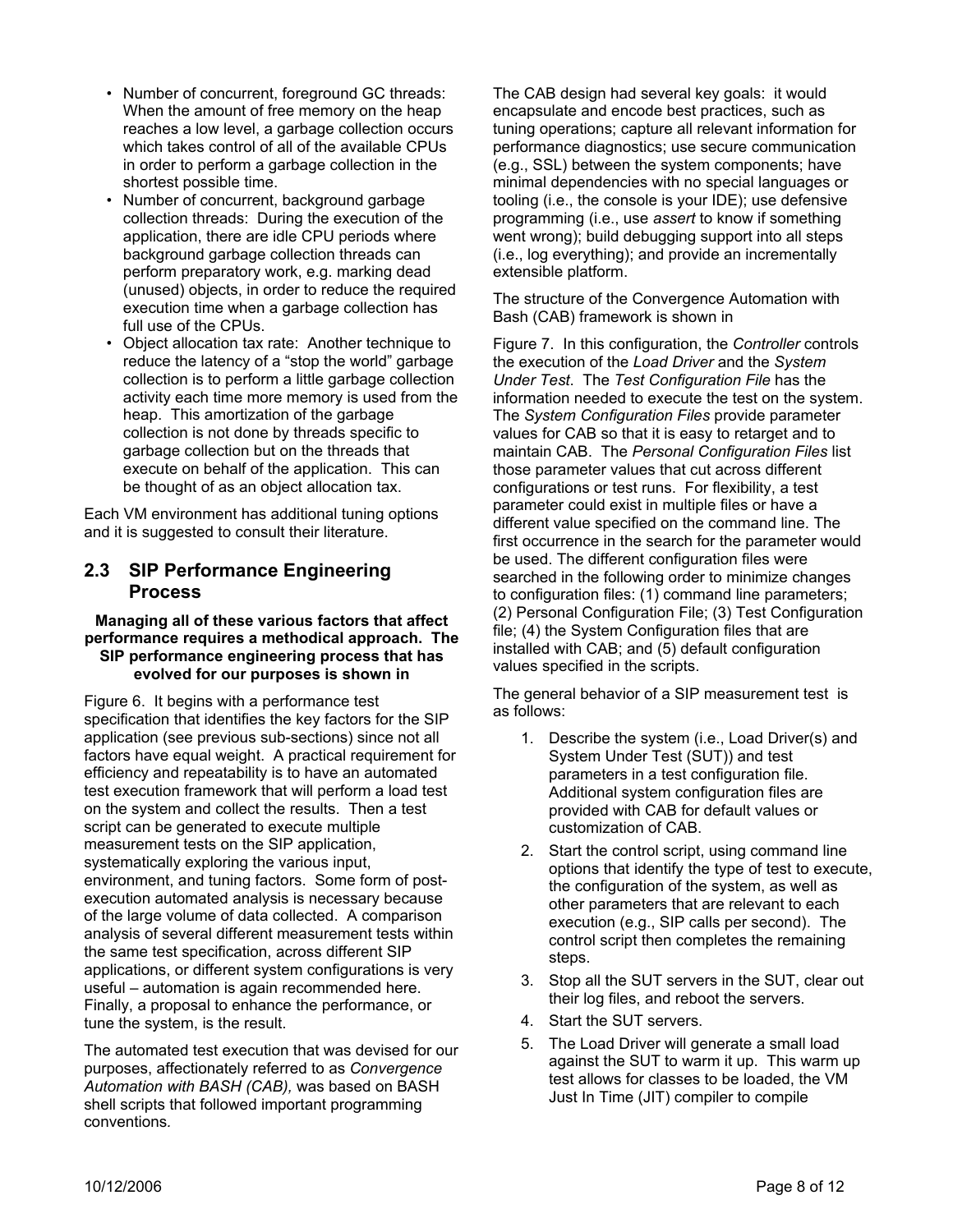frequently used classes, as well as other start up operations. $<sup>1</sup>$ </sup>

- 6. Measurement tools begin running on the Load Driver and the SUT servers to capture resource usage.
- 7. The Load Driver generates the specified load against the SUT for a specified period of time (referred to as the *test1* period).
- 8. When the test period ends the measurement tools and the Load Driver are stopped.
- 9. The measurement data, log files, and other relevant information is gathered and stored in a zip file. The zip file can be uploaded to the options *File Server* for publishing or archival purposes.

Many variations to this general flow are possible using command line options for flexibility.

CAB has been designed to be able to modify all identified environment factors, input factors, and tuning factors. In a period of three months, 1,103 stored experiments were performed that generated 23.4 GBytes of *compressed* data.

Diagnosing SIP performance issues is difficult because it has a time sensitive component that can be sub-second in nature. Over time, the collected data evolved to include: load driver logs, SIP application server logs, SIP application server configuration files, servlet configuration files, any error files (e.g., core, heapdump, failure event reports, javacore), tuning scripts, module information, hardware information, operating system information, and resource measurement data (e.g., NMON [7]). In essence, any information that would be necessary to completely define the test scenario was collected, aside from the application binary libraries. This facilitates precise analysis of observed SUT behaviors, as well as accurate test reproduction.

The default behavior during test execution was to also capture SIP packet traffic using Ethereal [8] just before and just after the steady state measurement period. This captured traffic was analyzed to understand if SIP messages were being retransmitted or if SIP protocol errors were occurring. Optionally, the captured SIP packets could also be stored in the zip file for detailed analysis. Note that SIP packets were not captured during the steady state

measurement period because packet capture is disk and CPU intensive, and thus would perturb the system under test and invalidate resource measurements.

The default behavior also recorded ping activity between several servers to monitor the network connectivity. Like all networks, occasional disruptions of network connectivity arise that cause interruptions in SIP communication and application processing. By recording the ping activity it was possible to quickly identify if an issue was caused by the network or the application.

## **2.4 Methodology for Analyzing SIP Performance**

Once the data is collected, the analysis can begin.

The first analysis step is to pre-screen the input data to determine if the measurements are valid. The SIP statistics are generated from the Ethereal's analysis of the captured SIP traffic and indicate if there were any protocol errors or retransmissions. Examine the SUT log files or other failure indicators for processing exceptions. Exceptions should be examined to determine whether they related to the test directly or may have been peripheral or unrelated to the functionality being tested. The data in the log files may be informational, i.e. they do not usually indicate severe problems (those show up in the next step) and provide useful clues if functional problems occurred during the test run. It is possible that extreme situations occurred resulting in thread dumps, heap dumps, and Java core files which would indicate an unsuccessful test and problems. Exceptions directly related to the functionality being tested may indicate functional or performance problems which can invalidate performance analysis of the test results.

The next step is to process the input data for a single run, which takes two forms. The first analysis form is as time series graphs to be able to review the behavior of key parameters at a glance. This is important because generating statistics from the measurements can be misleading or fail to identify other issues. As an example,

Figure 8 is the time series graph for the CPU utilization of the SUT while under a fairly constant load. What is unusual is that the CPU utilization follows a square wave for no apparent reason – a fact that would not be evident from a calculation of the mean CPU utilization or standard deviation value. After much investigation it was discovered that the Linux Name Service Caching Daemon (nscd) was not started and this was the source of the problem. Since nscd was not running, every SIP message request initiated a DNS request to lookup an IP address from a given hostname.

l

 $1$  A test variation is to start the SUT servers while the warm up load is occurring. This was done so that the garbage collection activity of all of the servers would not be synchronized. For example, if the load was applied to all of the servers at the same time, then the load balancer would ensure each server had the same call rate applied so their rate of object creation and death is the same, resulting in each server performing a garbage collection at the same time.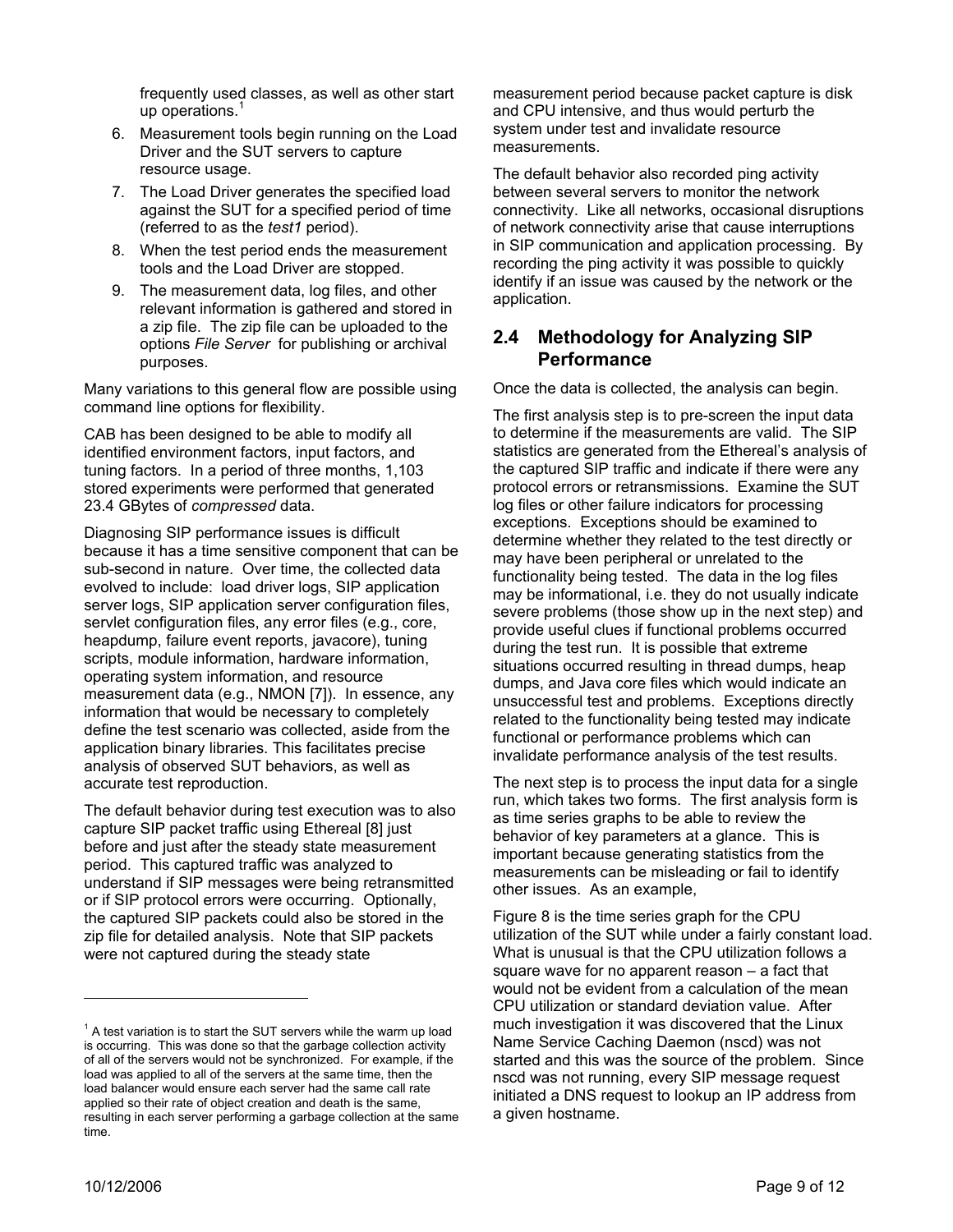

**Figure 6: SIP Performance Engineering Process** 



**Figure 7: Measurement Automation Framework**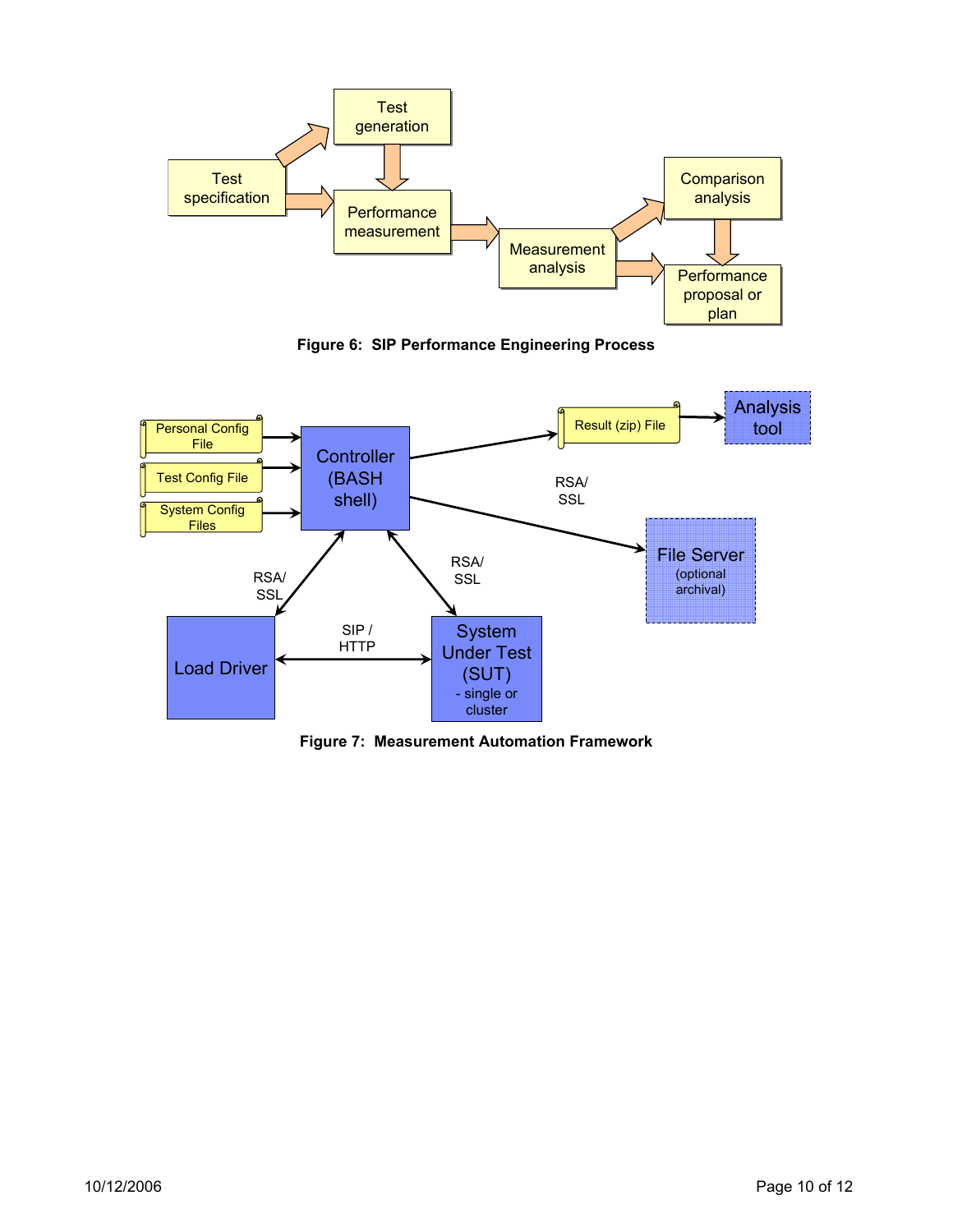

#### **Figure 8: Effect of NSCD on Utilization**

At some point in the stream of requests, either the name server considered this an incoming denial of service or the Linux TCP stack considered it to be a denial of service outgoing – the result was that all name lookups were ignored for a period of time. Once the nscd was started the problem disappeared.

The second analysis form is to generate statistics for the various factors during the steady-state portion of the measurements. The statistics that were recorded for each factor are: mean, standard deviation, 95<sup>th</sup> percentile, 99<sup>th</sup> percentile, maximum, minimum, sum of squares, and a count of the number of events. These statistics can then be compared for multiple runs, different configurations, etc. The statistics can then be used to calculate a transactional cost, such as the CPU cost per SIP dialog, CPU cost per SIP message, number of I/Os per SIP message, etc.

# **3 Conclusion**

A tutorial on the performance of SIP, as it relates to an application server, has been reviewed. A high-level performance engineering methodology has been presented which is based on two years of experience in this area.

SIP can be thought of as a protocol with soft timing deadlines. For this reason, SIP differs markedly from HTTP. In the very near future, applications will

CPU Working Summary (TestDriver)  $\vert$ <br>converge so that they will receive input from both HTTP and SIP sources. This will present a continuing performance challenge which will be very interesting.

# **4. Acknowledgements**

Many thanks are extended to Dazhi Wang, Mohit Jain, Jay Tunkel, and Don Boulia..

# **5. References**

[1] RFC 3261

[2] RFC 1889

[3] JSR 116 - SIP Servlet Specification

[4] Erik Burckart. "Session Initiation Protocol in WebSphere Application Server V6.1 -- Part 1", IBM WebSphere Developer Technical Journal. http://www-128.ibm.com/developerworks/websphere/techjournal/ 0606 burckart/0606 burckart.html. June 2006

[5] IBM Developer Kit and Runtime Environment Java 2 Technology Edition, Version 5.0: Diagnostics Guide. http://www-

128.ibm.com/developerworks/java/jdk/diagnosis/. Oct 2005.

[6] "java - the Java application launcher" http://java.sun.com/j2se/1.5.0/docs/tooldocs/windows/j ava.html.